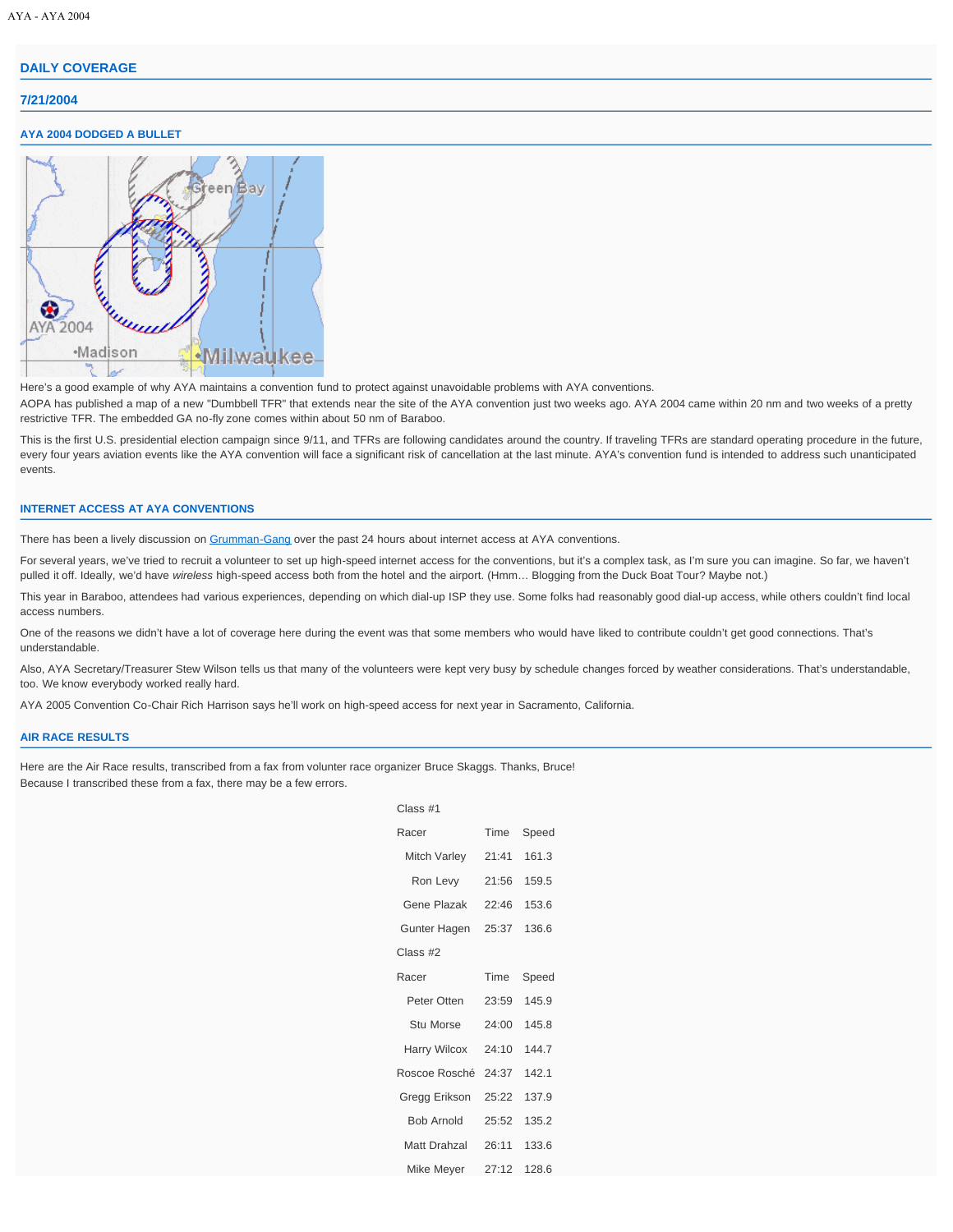| Class #3      |             |              |  |
|---------------|-------------|--------------|--|
| Racer         | Time        | Speed        |  |
| Mike Babin    | 26:11       | 133.6        |  |
| Fred Coon     | 26:34       | 1317         |  |
| Geoff Hickey  | 27:06 129.1 |              |  |
| Earl Ferguson |             | 28:41 122.0  |  |
| Class#4       |             |              |  |
| Racer         | Time        | Speed        |  |
| Matt Gallien  |             | 25:03 139.6  |  |
| Paul Hamer    |             | 30:42 113.9  |  |
| Lucas Fifer   |             | $31.16$ 1119 |  |

### **BARABOO WEATHER MAKES VOLUNTEERS SCRAMBLE**

We spoke to AYA Secretary/Treasurer Stew and Karen Wilson, just back home in Cameron Park, California, after two days of headwinds westbound from Baraboo in their Cougar. Stew tells us that after five days of wet, unseaonably cold weather through Wednesday forced the delay of many flying events and aircraft judging, Thursday was the only fine day. As a result, three days of activities were packed into one day, sending volunteers scrambling!

Aircraft judges tried to finish judging aircraft that were up flying in the competitions, and some judges served double duty, as they had volunteered for run flying events as well.

Still, thanks to everyone's hard work, AYA members got the full convention experience.

#### **DAY THREE**

AYA member Rich Harrison submitted this report on Saturday:

Thursday turned out to be a beautiful day, and all the flying activities went off without a hitch. I spent the morning getting the vacuum pump changed on my AA1B. Thursday was a great day at Baraboo, and made the trip worth while for all.

I'm starting work to get ready for next year's convention in Sacramento, California. I am convention co-chair for with Tom Britting for AYA 2005.

I left Baraboo about 6:30 Friday morning. It was good VFR conditions for the first 100 miles or so, then low clouds across most of Minnesota. I broke out into beautiful VFR conditions in South Dakota. I made it to Chadron, Nebraska, with out any problem.

Saturday morning I got to test fly an Aeronca Chief that a cousin just finished restoring. I flew it from his ranch over to Chadron. It went off without a hitch, and I made some great landings. My cousin got it on video, so I have proof. Quite a difference to fly a 65-hp Chief off of a 4,000-foot-elevation grass strip.

I'll leave for California Sunday morning, but I may spend the night in Wendover again to avoid the afternoon turbulence over the high dessert.

Hope to see everyone in Sacramento next year. I think we will have a really good time!

#### **ANOTHER REPORT FROM RICH HARRISON**

AYA member Rich Harrison submitted another report Wednesday evening:

Wednesday brought more low clouds and some drizzle.

Just as on Tuesday morning, briefings were held for the Spot Landing and Flour Bombing, and again they were canceled. The weather changed to VFR shortly after the events were canceled.

More ground events were held:

**The Broken Towbar winners were Christine Micke for the women and, beating out Roscoe by tenths of a second, Richard Murphy for the men.** 

- **O** The Rigged Preflight winner was Bob Bundy.
- **a** In the Clearance Readback contest, the VFR section was won by Kirschen, and the IFR section by Jeff Simon.
- **O** The Map Folding contest was won by Joyce and Larry Catch.

The Air Race was finally held in the late afternoon. I have not yet heard the results.

Better weather is predicted for Thursday, we are told again. We hope to hold the flying events.

A total of 107 attending aircraft were recorded to date.

The general membership meeting was held in the evening, with Fran and the board spelling out new projects that the AYA is starting, including hiring an engineer to find a fix for the stabilizer attach bracket cracking issue on the Cheetahs and Tigers, looking at plans to expand the web site, and how to better manage the Star printing costs. She also detailed personnel changes on the AYA board and staff.

—Rich Harrison

Thanks, Rich.

**Photos by Rich Harrison**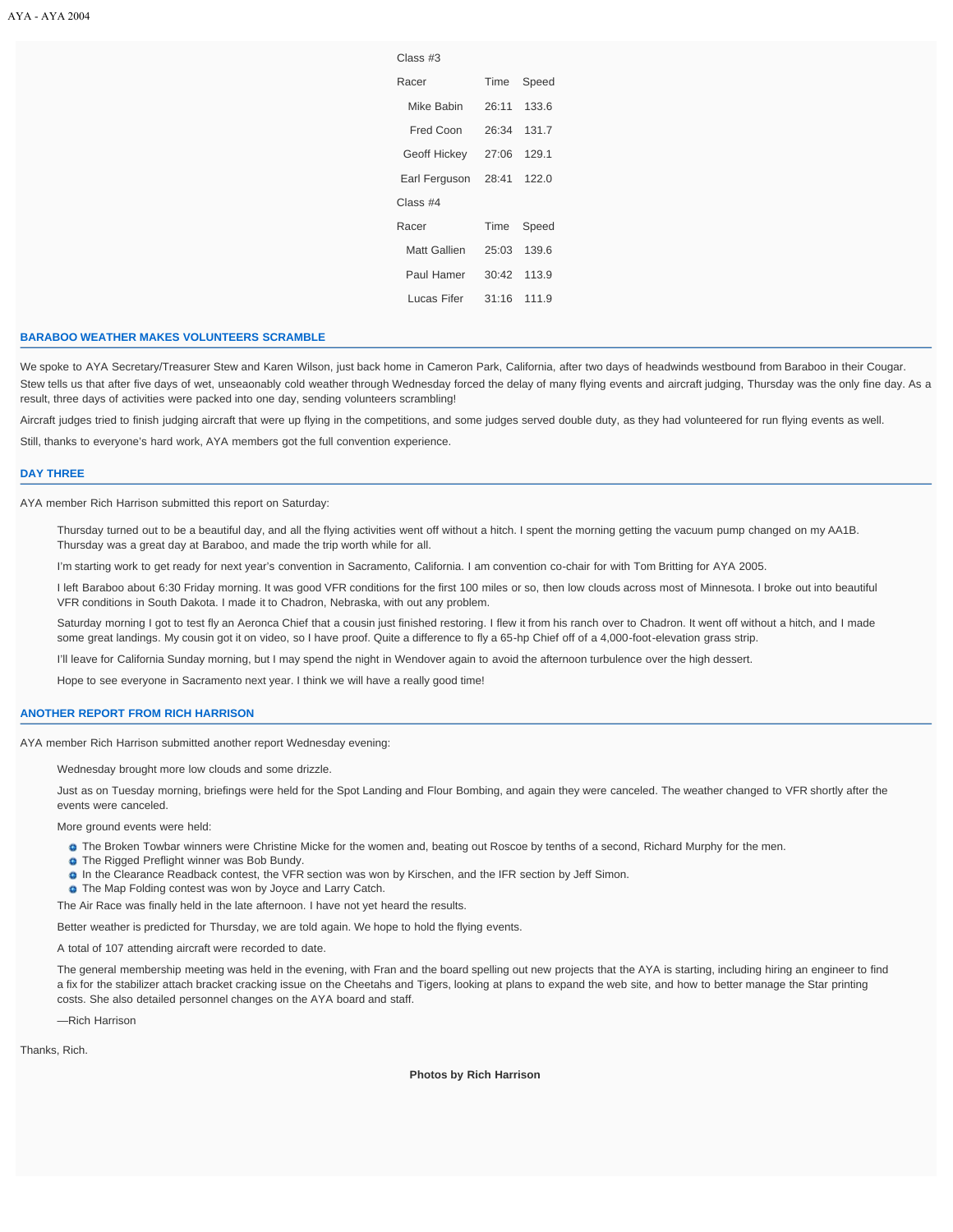

Broken Towbar Competition



Walt Porter demonstrates proper bombardier technique as Sarah Barber briefs the flour bombing competitors.



David Fletcher installs a wheel pant for a member.



Lunch at the Airport

# **ARRIVAL DAY, DAY ONE**

AYA member Rich Harrison flew his 150-hp AA1B all the way from Livermore, California, to Baraboo. He sent us this report Tuesday evening:

Monday, July 5, arrival day at the AYA convention brought low ceilings and rain over much of the Midwest. I left Chadron, Nebraska, about 6:30 a.m. and, after a day of flying low and around the worst areas of weather, arrived in Baraboo, but not until almost 5 p.m.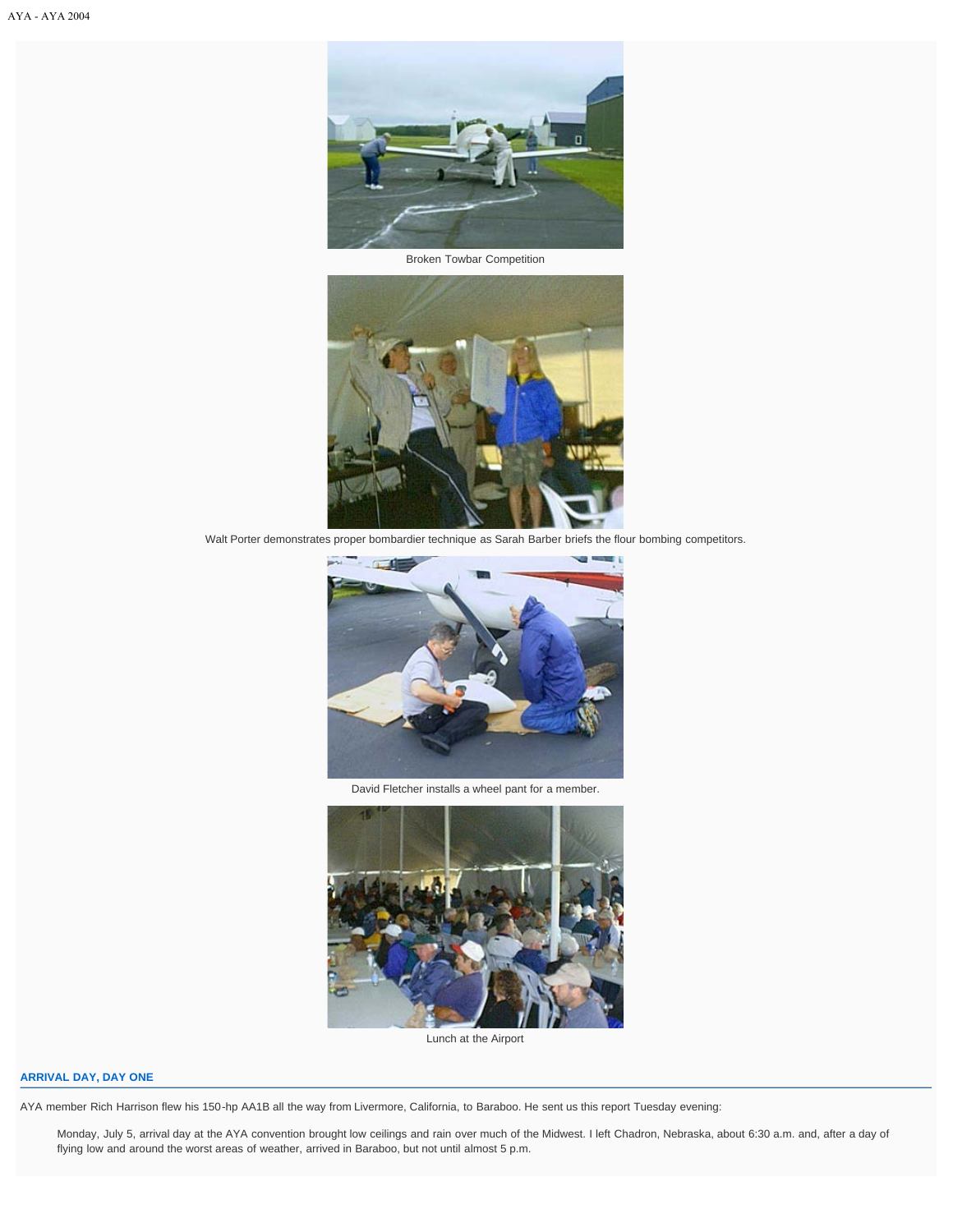I flew through a fair amount of rain. Of course, my vacuum pump picked its time to quit, as I was in near-IFR conditions. But, by the end of the day, 100 aircraft had arrived.

A great opening reception at the Ho-Chunk Casino got the convention started.

Day One, Tuesday, rain and low ceilings caused the the schedule to be rearranged: The Air Race and Rally were rescheduled to Thursday, and the Precision Taxi and Parking contests were held Tuesday, and awards presented at the luncheon at the airport. (Sorry, I did not get a list of the winners. I will get that tomorrow.) The afternoon brought some great seminars, while some went to see the Crane Foundation.

Tomorrow brings Spot Landing, Flower Bombing, and other events. For me, it will be time to get a new vacuum pump installed. **FletchAir** to the rescue! I talked to two other people that lost vacuum pumps on the way here.

—Rich Harrison

Thanks, Rich. Here's hoping for a smoother trip back to California!

**Photos by Rich Harrison**



Cougar Row



[Mean Gene](http://dmaspeedmods.airweb.net/)'s Wheel Pants



[FletchAir'](http://www.fletchair.com/)s Garner Rice listens to Gary Vogt of [AuCountry](http://www.aucountry.com/) [Aviation.](http://www.aucountry.com/)